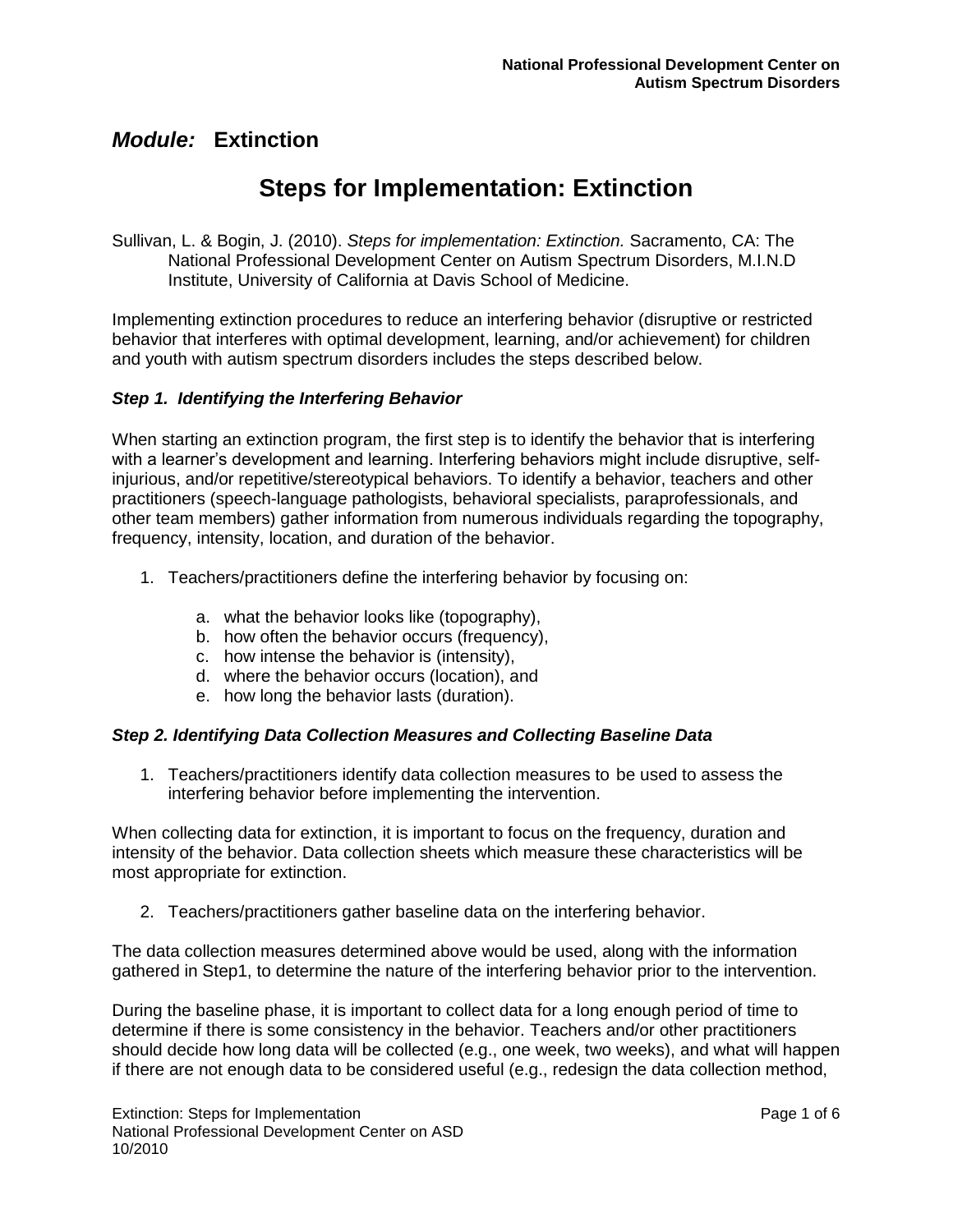observe at a different time). Baseline data collection is important in order to assess the impact of the intervention on the interfering behavior.

The teachers/practitioners also must decide who will collect the initial data. For example, it might be easiest for a paraprofessional to collect data across the day. The team also may decide that it would be easier to have an objective observer collect data rather than the classroom teacher who is in the middle of a lesson.

### *Step 3. Determining the Function of the Behavior*

1. Prior to implementing the intervention, teachers/practitioners interview school staff, family members, and the learner (if appropriate).

An important part of determining the function of the behavior is to interview team members about the nature of the interfering behavior. Team members may provide information about the functions of the interfering behavior in different contexts and the different forms of the behavior that serve the same function.

- 2. Prior to implementing the intervention, teachers/practitioners use direct observation methods to hypothesize the function of the interfering behavior that include:
	- a. *A-B-C data* (antecedent, behavior, consequence).
		- *i.* When determining the function of the behavior, teachers and other practitioners also must identify what happens right before the behavior (i.e., antecedents) and what happens immediately after the behavior occurs (i.e., consequences). For example, a teacher gives a direction to a student to line up with the class to go outside (antecedent), the student has a tantrum (behavior), the teacher allows the student to remain inside to calm down (consequence). In this example, the behavior appears to have an escape function. For additional examples of ABC data charts, see *Steps for Implementation: Functional Behavior Assessment* (National Professional Development Center on Autism Spectrum Disorders).
	- b. *anecdotal observation.* 
		- *i.* This may involve compiling a running log of the behavior during observation sessions.
	- c. *functional analysis.*
		- *i.* Once this information is gathered, a functional analysis can be completed that tests the proposed function of the Interfering Behavior against actual behavioral observations. For greater detail on completing a functional analysis, please consult the Functional Behavior Assessment module.
- 3. Teachers/practitioners identify the function of the behavior as one of the following:
	- a. securing attention,
	- b. accessing tangible items (for example, the child cries until the parent gives her a toy that had been out of reach).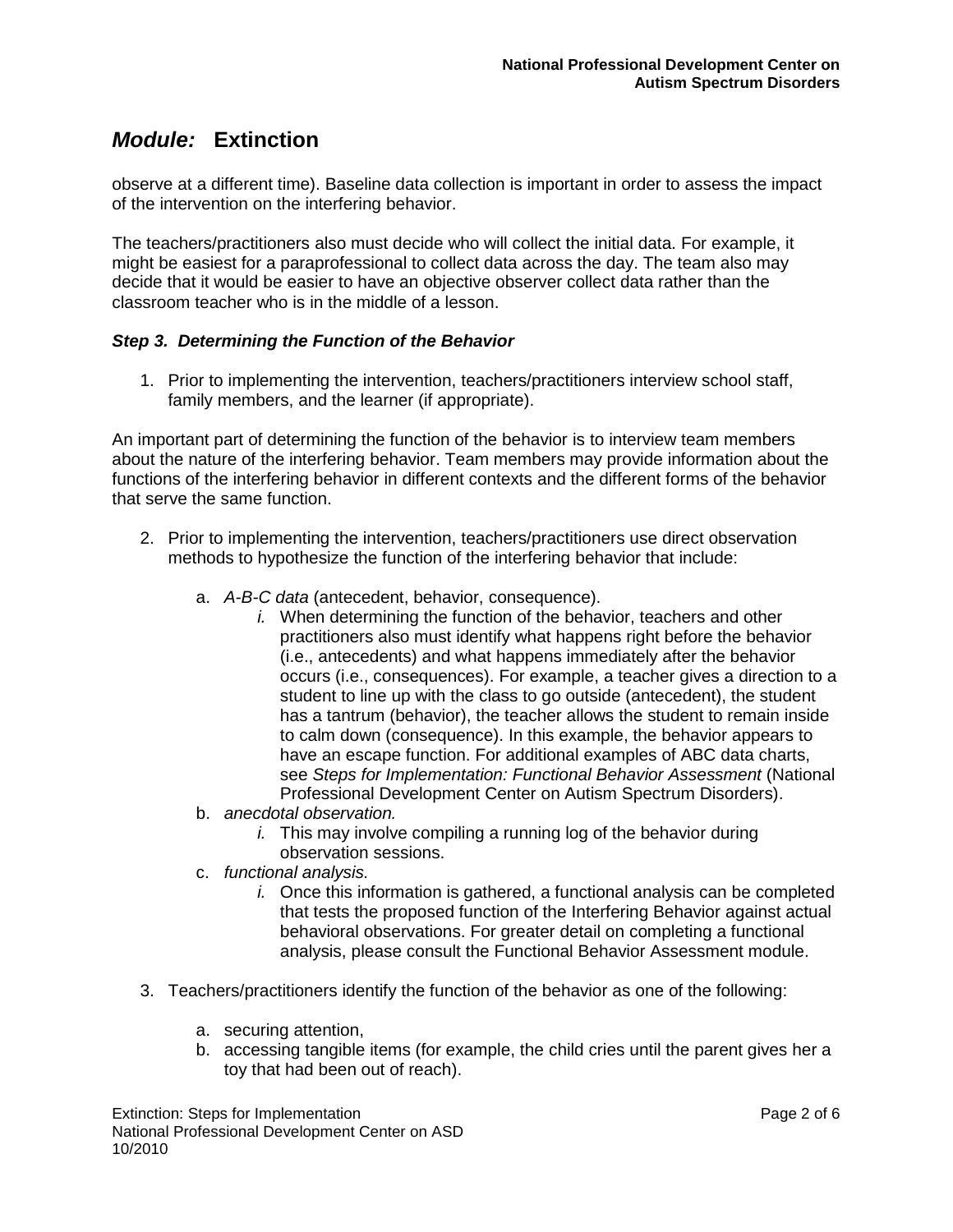- c. escaping/avoiding a task or situation, and/or,
- d. sensory reinforcement (for example, the light reflecting off of a spinning object is appealing (reinforcing) to a student who stereotypically spins objects.).

### *Step 4. Creating an Intervention Plan*

- 1. Teachers/practitioners clearly write out extinction procedures (e.g., "When the learner does\_\_\_**X\_**\_\_\_, we will respond by doing \_\_\_\_**Y**\_\_\_\_") by:
	- a. preparing a list of possible learner responses to the intervention and
	- b. determining appropriate teacher/staff responses.

The first phase of Step 4 is to clearly write out the intervention procedures. Teachers/ practitioners might prepare a list of possible learner responses to the intervention and determine appropriate teacher/staff responses. For example, if a student is raising his/her hand repeatedly and the function is hypothesized to be gaining attention, the teacher can plan to ignore the student's hand raising.

2. Teachers/practitioners define other strategies to be used along with the extinction procedure.

An important part of creating the plan is to define how extinction procedures will be incorporated with other intervention strategies. The following list includes other intervention strategies that might be considered. Additional information regarding these strategies is available in separate briefs.

- *Functional communication training (FCT)*
- *Differential reinforcement.*
- *Non-contingent reinforcement.*
- *Response interruption/redirection*.
- 3. Teachers/practitioners define the extinction procedures that the team will follow such as:
	- a. ignoring the behavior,
	- *b.* removing reinforcing items or activities,
	- *c.* disallowing escape from non-preferred situations, or
	- *d.* preventing sensory feedback from occurring.

Some examples of how to use extinction procedures based on the four common functions of behavior are provided in the following table. The purpose of extinction is to reduce an interfering behavior, but it is very important to also teach or promote a replacement behavior, an appropriate behavior that would take its place. When using extinction, practitioners should determine the appropriate replacement behavior and strategies for promoting it. Options for such complementary interventions appear in the last column of the table.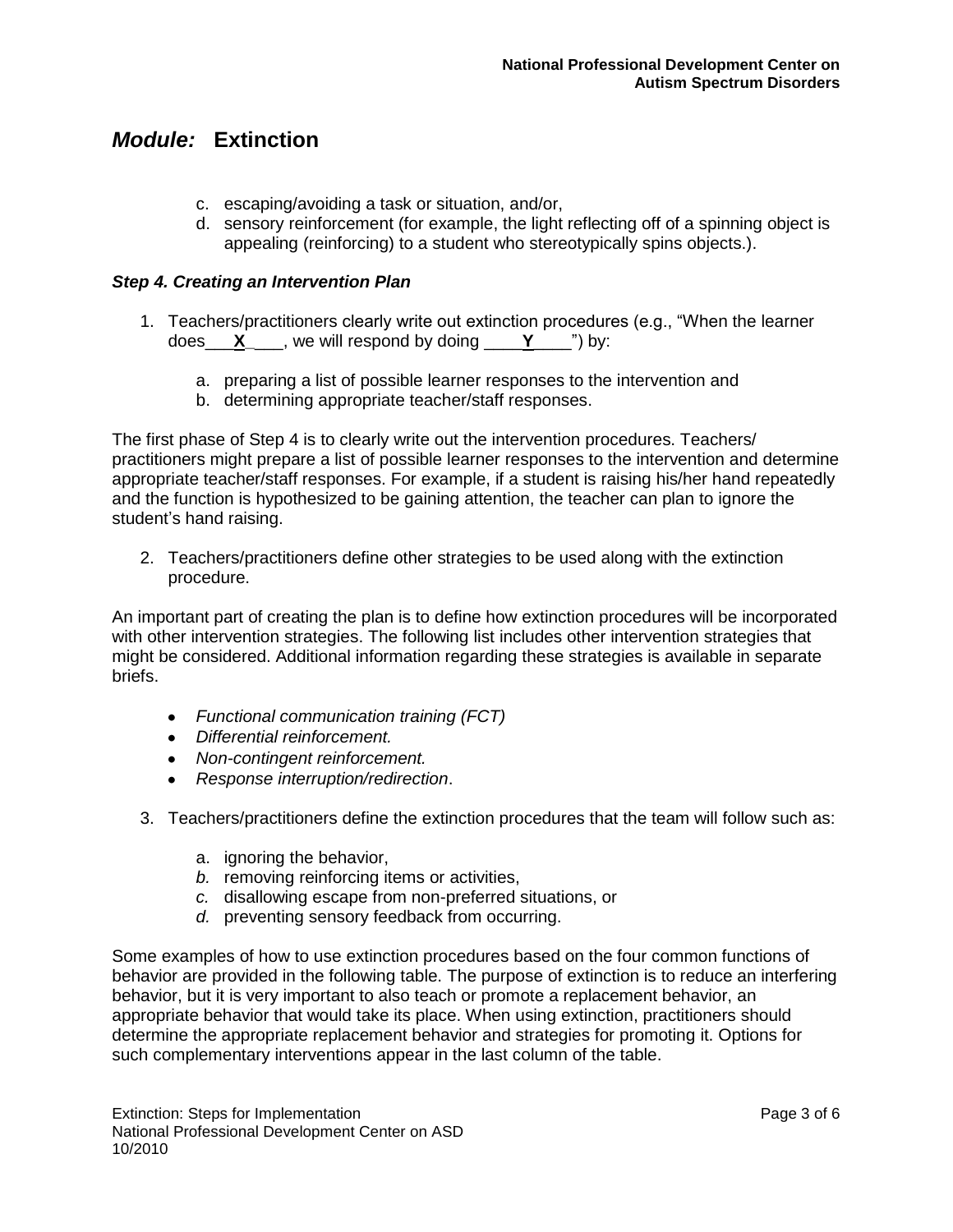### **TABLE 1. Extinction Procedure Examples**

| <b>Function of</b><br><b>Behavior</b>                                       | <b>Extinction Procedure</b>                                                                                                                 | <b>Example</b>                                                                                                                                                                           | <b>Other Procedures Useful</b><br>in Conjunction with<br><b>Extinction</b>                                                                                                                                                  |
|-----------------------------------------------------------------------------|---------------------------------------------------------------------------------------------------------------------------------------------|------------------------------------------------------------------------------------------------------------------------------------------------------------------------------------------|-----------------------------------------------------------------------------------------------------------------------------------------------------------------------------------------------------------------------------|
| To gain<br>attention                                                        | Planned ignoring                                                                                                                            | Learner is calling out to<br>get the teacher's<br>attention, and the<br>teacher does not<br>respond to the calls.                                                                        | Functional<br>$\bullet$<br><b>Communication Training</b><br>(FCT)<br><b>Differential</b><br>$\bullet$<br>reinforcement<br>Non-contingent<br>$\bullet$<br>reinforcement                                                      |
| To escape/<br>avoid<br>demands or<br>interaction                            | Deny opportunity for<br>breaks                                                                                                              | Learner screams<br>whenever he is asked to<br>complete a new task to<br>avoid the demand. The<br>teacher/practitioner<br>continues with task<br>even though the learner<br>is screaming. | Functional<br>$\bullet$<br><b>Communication Training</b><br>(FCT)<br><b>Differential</b><br>$\bullet$<br>reinforcement<br>$\bullet$<br>Non-contingent<br>reinforcement                                                      |
| To gain<br>sensory<br>stimulation<br>or to avoid<br>unwanted<br>stimulation | Interrupt and re-direct<br>the behavior<br>OR change the<br>consequence (from<br>the sensory behavior)<br>so it is no longer<br>reinforcing | Learner bangs his head<br>on a desk so the<br>teacher puts a soft<br>pillow to block the<br>reinforcing sensation.                                                                       | $\bullet$<br>Response<br>interruption/redirection<br>Functional<br>$\bullet$<br><b>Communication Training</b><br>(FCT)<br><b>Differential</b><br>$\bullet$<br>reinforcement<br>Non-contingent<br>$\bullet$<br>reinforcement |
| To gain<br>tangible<br>items                                                | Deny access to<br>materials                                                                                                                 | Learner screams to get<br>time on a computer and<br>is denied access.                                                                                                                    | Functional<br>$\bullet$<br><b>Communication Training</b><br>(FCT)<br><b>Differential</b><br>$\bullet$<br>reinforcement<br>Non-contingent<br>$\bullet$<br>reinforcement                                                      |

4. Teachers/practitioners outline an extinction burst safety plan (i.e., what staff/family should do when the behaviors get worse before they get better).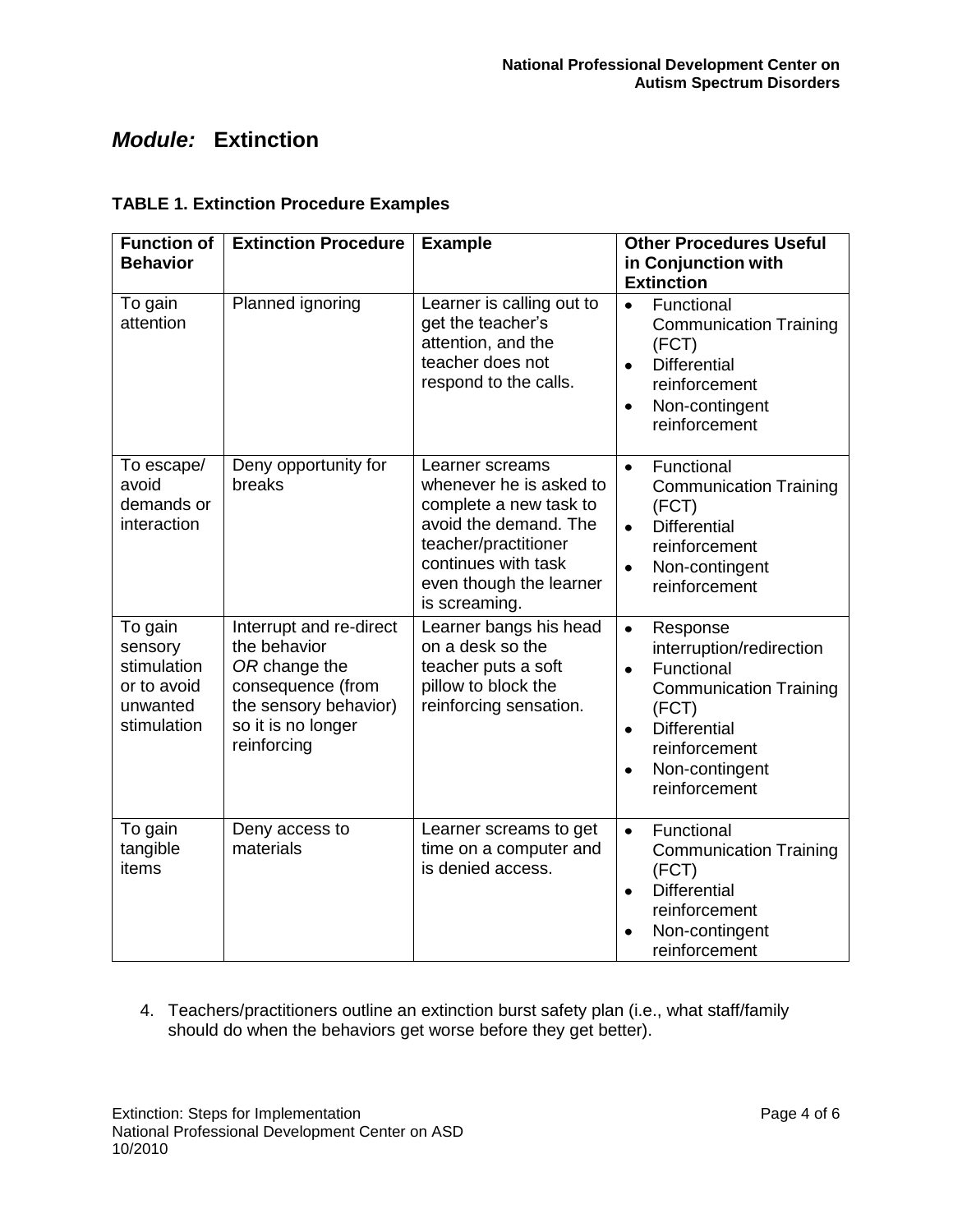It is important to anticipate that the behavior will possibly get worse for a little while before it gets better. This is sometimes called an extinction burst. Planning for a possible extinction burst includes determining an appropriate response. This requires developing a clear plan to handle a possible increase in the interfering behavior. In the above example of a student who is kicking to escape demands, the extinction burst plan would describe what actions to take if the student starts kicking other students. For example, if during the extinction burst, the student kicks even more than usual, the teacher/practitioner simply ignores the kicking and continues with task demands.

- 5. Teachers/practitioners discuss the intervention with all adults who are with the learner with ASD on a regular basis (e.g., therapists, paraprofessionals, family members).
- 6. Teachers/practitioners explain the intervention procedures to other students who are in close proximity to the learner with ASD when the interfering behavior occurs (e.g., in the same class, at lunch).

Other students also may be alerted to the intervention plan and possible extinction burst.

### *Step 5. Implementing the Intervention*

- 1. Teachers/practitioners wait for the behavior to occur and respond by:
	- a. planned ignoring,
	- b. denied access
	- c. escape extinction
	- d. sensory extinction
- 2. Teachers/practitioners promote a replacement behavior using a complementary intervention approach such as functional communication training or differential reinforcement of other more appropriate behaviors.
- 3. Teachers/practitioners continue to respond as planned during the duration of the behavior.

### *Step 6. Collecting Outcome Data*

In Step 6, teachers and practitioners again measure the topography, frequency, intensity, location, and duration of the problem behavior following the extinction intervention. This process should include getting input from team members as well as making direct observations of the learner in the setting where the behavior occurs. A-B-C data (antecedent, behavior, consequence) should also be collected at this time. Gathering thorough data regarding the interfering behavior is an important step in determining if the intervention is working.

- 1. Teachers/practitioners collect outcome data that focuses on:
	- a. what the behavior looks like (topography),